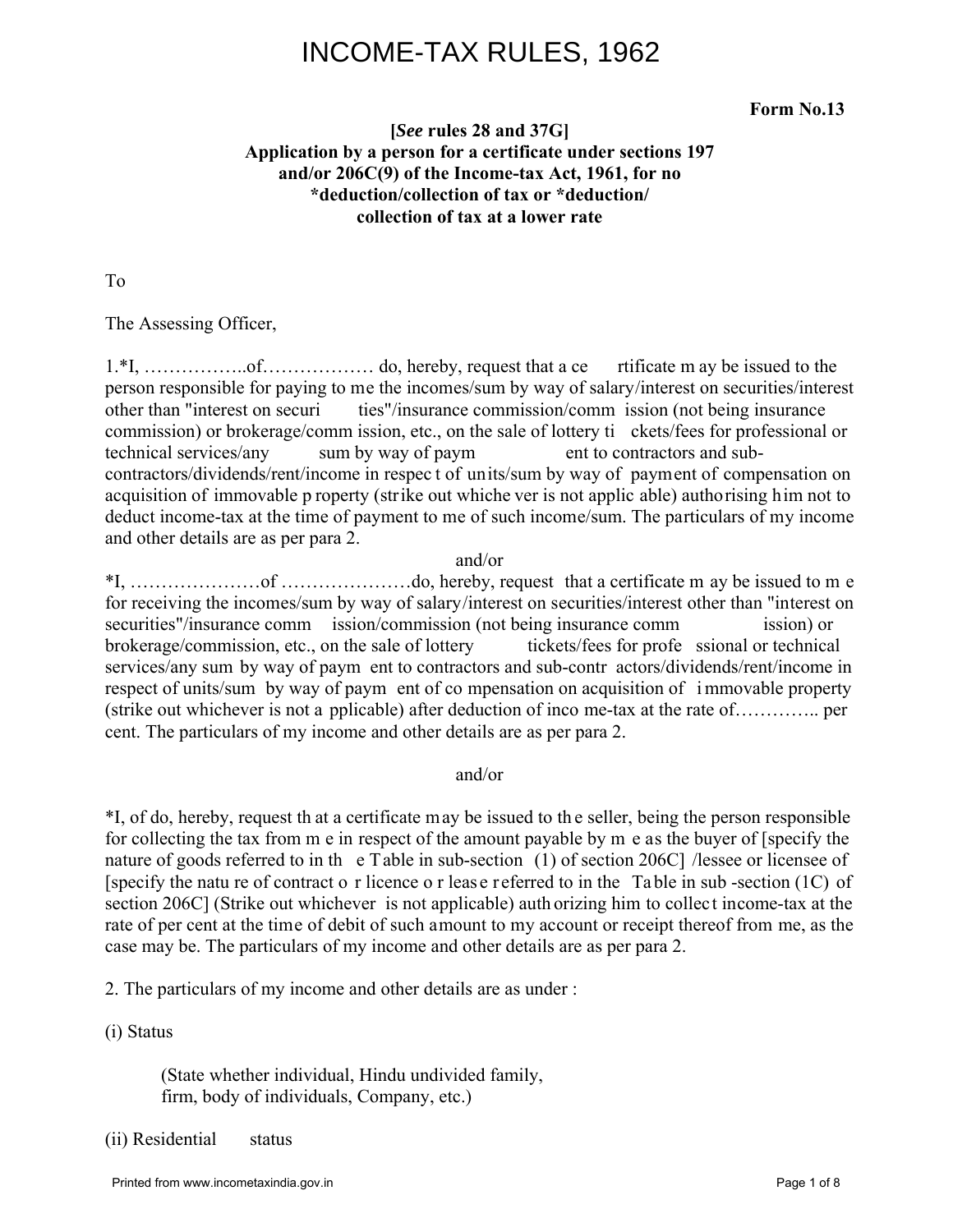(Whether resident / resident but not ordinarily resident/ non-resident)

- (iii) Permanent Account No. (PAN)
- (iv) Tax Deduction and Collection Account No. (TAN)
- (*v*) Details of returns/statements which have become due but have not been filed :

| Section under which<br>return/statement has<br>become due | Assessment<br>year/ quarter | Due date for filing | Reason for not filing |
|-----------------------------------------------------------|-----------------------------|---------------------|-----------------------|
|                                                           |                             |                     | 4                     |
| Section 139                                               |                             |                     |                       |
| Section 200                                               |                             |                     |                       |
| Section 206C                                              |                             |                     |                       |

(*vi*) Details of returned income/ assessed income for the last three assessment years: (enclose copies of returns of incom e f iled alongwith their enclos ures and copies of assessment orders, if assessed, for the last three assessment years.)

|      | Assessment   Total inco me as | Total income as | Total tax including | Total tax including |  |
|------|-------------------------------|-----------------|---------------------|---------------------|--|
| year | per latest<br>per retu m of   |                 | interest payable on | interest payable on |  |
|      | mcome                         | assessment      | returned income     | assessed income     |  |
|      |                               |                 | $\overline{4}$      |                     |  |
|      |                               |                 |                     |                     |  |
|      |                               |                 |                     |                     |  |
|      |                               |                 |                     |                     |  |

(*vii*) Details of tax payment for the last three assessment years:

| Assessment | Total     | Tax paid  | Credit      | Credit         | Tax paid   | Tax paid in |
|------------|-----------|-----------|-------------|----------------|------------|-------------|
| year       | payment   | by way of | claimed for | claimed for    | by way of  | response to |
|            | of tax    | Advance   | tax         | tax collection | self       | notice of   |
|            | including | tax       | deduction   | at source      | assessment | demand      |
|            | interest  |           | at source   |                | tax        | under       |
|            |           |           |             |                |            | section 156 |
|            | (2)       | (3)       | (4)         | (5)            | (6)        |             |
|            |           |           |             |                |            |             |
|            |           |           |             |                |            |             |
|            |           |           |             |                |            |             |

(*viii*) Details of sales, profit, etc. for the last three previous years in the case of assessee whose income include incom e under the head "Pro fits and gains of business or profession":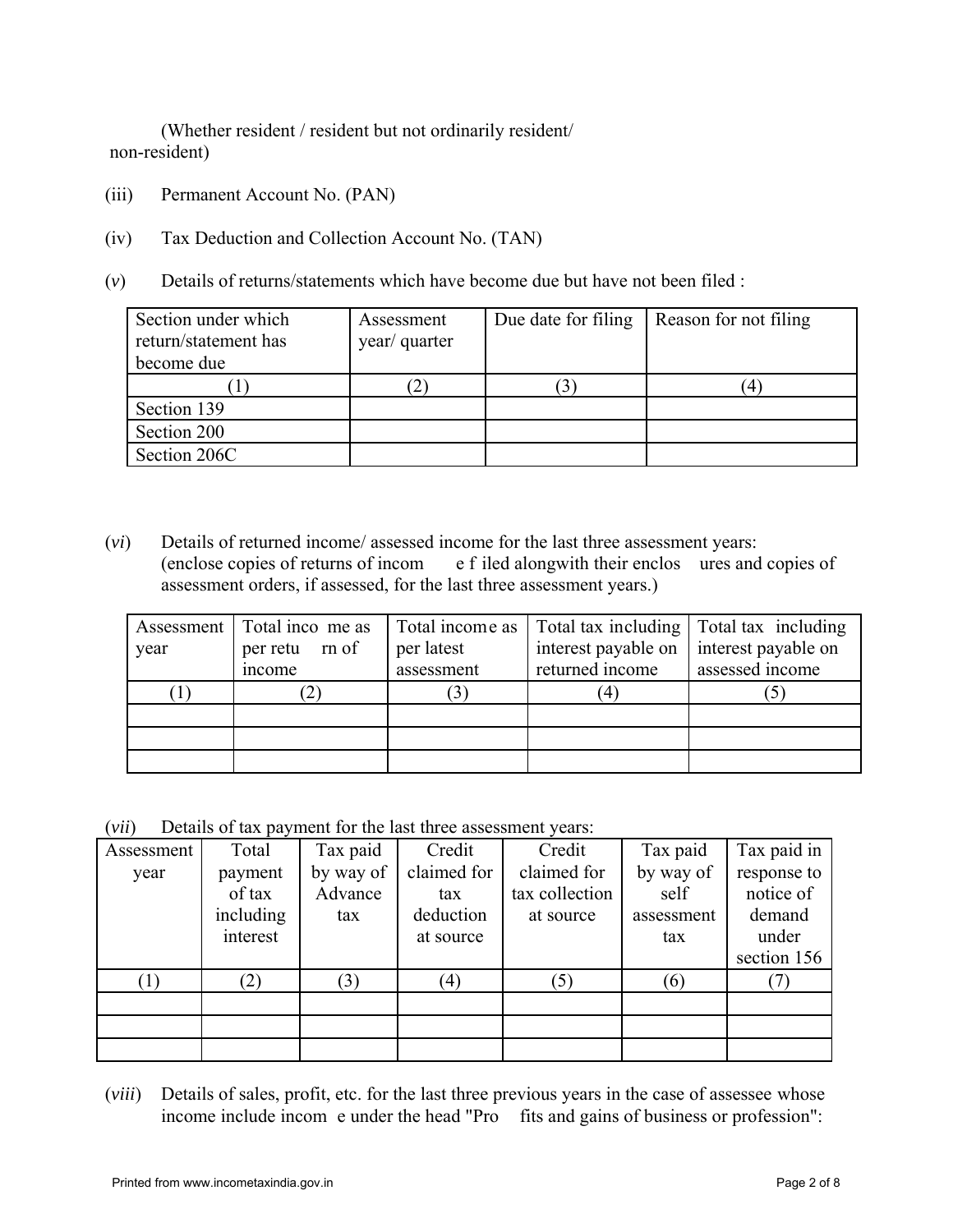(enclose copies of prof it and loss account and balance sheet along w ith audit report, if audited, for the last three previous years)

| Previous<br>year | Gross sales,<br>turnover                | Gross profit |                                                      | Net profit |                                                      |  |
|------------------|-----------------------------------------|--------------|------------------------------------------------------|------------|------------------------------------------------------|--|
|                  | receipt of<br>business or<br>profession | In rupees    | In percentage to<br>amount stated in<br>column $(1)$ | In rupees  | In percentage to<br>amount stated in<br>column $(1)$ |  |
|                  |                                         |              | 4                                                    | 5          | 10.                                                  |  |
|                  |                                         |              |                                                      |            |                                                      |  |

### (*ix*) Details of existing liability under Income-tax Act, 1961 and Wealth-tax Act, 1957:

|                            | Liability under the Income-tax Act, 1961          |                                                     |                                                                                                 |                                                                                          |                                                           |  |
|----------------------------|---------------------------------------------------|-----------------------------------------------------|-------------------------------------------------------------------------------------------------|------------------------------------------------------------------------------------------|-----------------------------------------------------------|--|
| Assessment<br>Year/ period | Amount<br>payable in<br>respect of<br>advance-tax | Amount<br>payable for<br>self-<br>assessment<br>tax | Amount for<br>which notice of<br>demand under<br>section 156 has<br>been served but<br>not paid | Amount<br>payable as<br>deductor or<br>collector which<br>had become due<br>but not paid | Amount<br>payable<br>under the<br>Wealth-tax<br>Act, 1957 |  |
|                            | (2)                                               |                                                     | (4)                                                                                             | (5)                                                                                      | $\epsilon$                                                |  |
|                            |                                                   |                                                     |                                                                                                 |                                                                                          |                                                           |  |

- (*x*) Assessment year to which the payments relate
- (*xi*) Estimated total income of the previous year relevant to the assessment year referred to  $in(x)$  above (give detailed computation and basis thereof)
- (*xii*) Total tax including interest payable on the income at (*xi*)
- (*xiii*) How the liability mentioned in col. (*ix*) and col. (*xii*) is proposed to be discharged?
- (*xiv*) Details of paym ent of advance-tax an d tax already deducted/collected for the assessment year relevant to the current previous year till date.

| Nature of prepaid tax | Date of payment/deduction/collection |
|-----------------------|--------------------------------------|
| Advance tax           |                                      |
|                       |                                      |
|                       |                                      |

- $(xv)$  Details of income claimed to be exempt and not included in the total income in col. (xi) (Please append a note giving reason for claiming such exemption).
- *(xvi)* Please furnish the particulars in Annexure- I in respect of no deduction of tax under section 197 where it is requested that certifi cate is to be issued under sub-rule (4) of rule 28AA; or in Annexure –I-A in respect of deduction of tax at a lower rate under section 197 where it is requested that the certificate is to be issued under sub-rule  $(6)$  of rule 28AAand/or in Annexure-II for collection of tax at lower rate under section 206C(9) of the

Income-tax Act, as the case may be.

\*I, the trustee/co-trustee of do hereby declare that the securities/sums/shares, particulars of which are given in the Annexure, are properly held under trust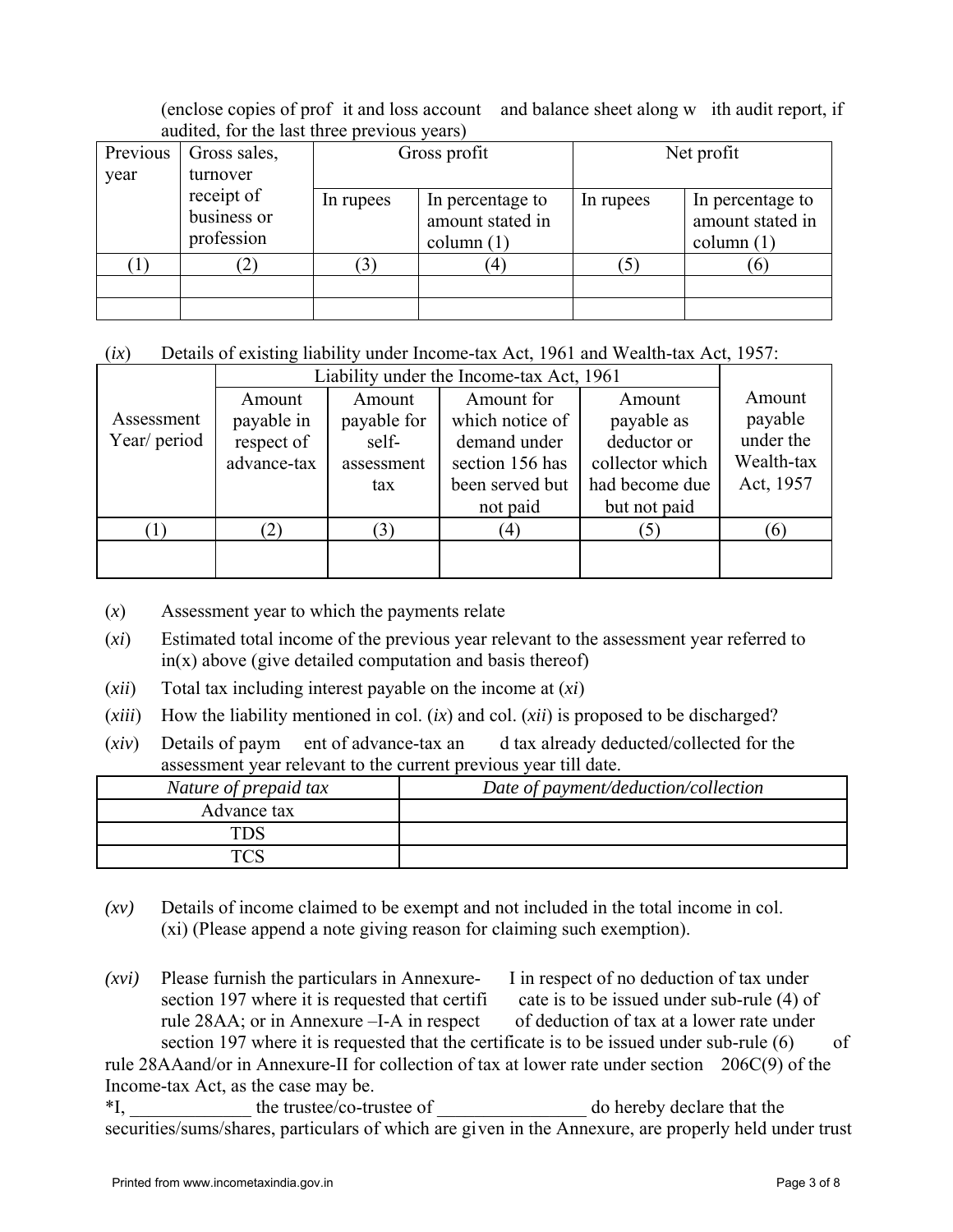wholly for charitable or religi ous purposes and that th e income therefrom qualifies for exem ption under sections 11 and 13 of the Income-tax Act, 1961.

\*I declare that th e securities/sums/shares, particulars of which are given in the Schedules above, stand in my name and are beneficially owned by m e, and the income therefrom is not includ ible in the total income of any other person under sections 60 to 64 of the Income-tax Act, 1961. I further declare that what is stated in this application is correct.

| Date $\dots\dots\dots\dots$  |           |
|------------------------------|-----------|
| Place $\dots\dots\dots\dots$ | Signature |
|                              |           |
|                              | Address   |
|                              |           |

\*Strike out whichever is not applicable.

### ANNEXURE I **[For the purpose of tax deduction at source]**

Please furnish the particulars in the Schedules be low in respect of the paym ents f or which the certificate is sought, *—*

### SCHEDULE I

| Description<br>of<br>securities | Number of<br>securities | Date of<br>securities | Amount of<br>securities | Estimated amount of<br>interest to be received |
|---------------------------------|-------------------------|-----------------------|-------------------------|------------------------------------------------|
|                                 | ∼                       |                       |                         |                                                |
|                                 |                         |                       |                         |                                                |

### SCHEDULE II

| Sl.              | Name and       | Amount of | The date   |                   |          | Period for which Rate of   Estimated amount |
|------------------|----------------|-----------|------------|-------------------|----------|---------------------------------------------|
| No.              | address of the | such sums | on which   | such sums were    | interest | of interest to                              |
|                  | person to      |           | such sums  | given on Interest |          | be received                                 |
|                  | whom thesum s  |           | were given |                   |          |                                             |
|                  | are given      |           | on         |                   |          |                                             |
|                  | on Interest    |           | interest   |                   |          |                                             |
|                  |                |           |            |                   |          |                                             |
| $\left(1\right)$ |                |           | (4)        |                   | (6)      |                                             |
|                  |                |           |            |                   |          |                                             |
|                  |                |           |            |                   |          |                                             |

# SCHEDULE III

|                | Name and address of person       | Estimated amount of insurance commission |
|----------------|----------------------------------|------------------------------------------|
| N <sub>o</sub> | responsible for paying insurance |                                          |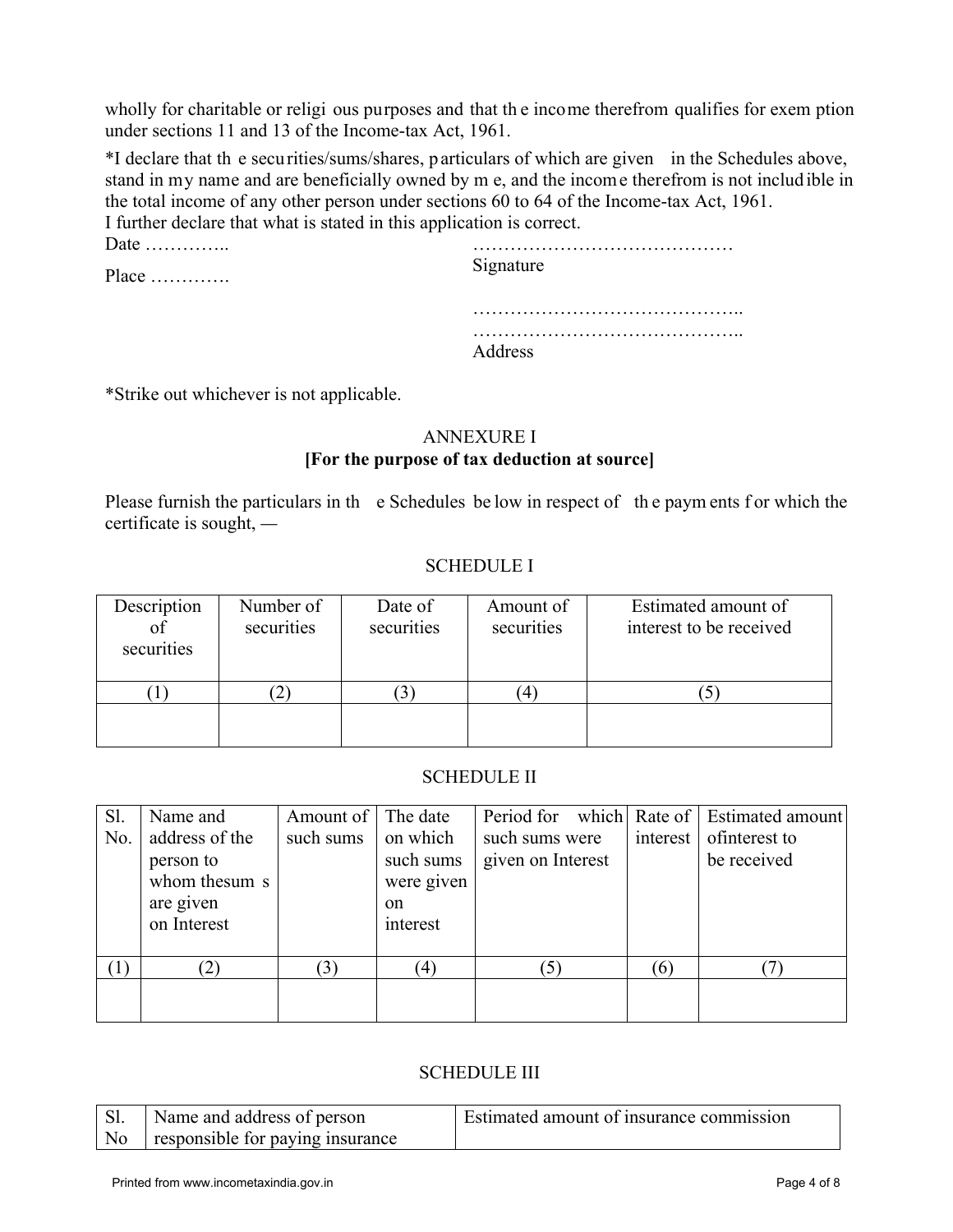| $\cdot$ $\cdot$<br>commission |             |
|-------------------------------|-------------|
| $\sim$<br>∼                   | $\sim$<br>ت |
|                               |             |
|                               |             |

## SCHEDULE IV

| S1.<br>No.       | Name and<br>address of the<br>company | No.<br>of shares | Class of<br>shares and<br>face value<br>of each<br>share | Total<br>face value<br>οf<br>shares | numbers<br>of shares | Distinctive   Estimated amount<br>of dividend to be<br>received |
|------------------|---------------------------------------|------------------|----------------------------------------------------------|-------------------------------------|----------------------|-----------------------------------------------------------------|
| $\left(1\right)$ | $\hat{c}$ )                           |                  | $\left(4\right)$                                         | $\mathfrak{I}$                      |                      |                                                                 |
|                  |                                       |                  |                                                          |                                     |                      |                                                                 |

# SCHEDULE V

| S1<br>No. | Name and<br>address of the<br>employer | Period of<br>employment | Amount<br>of<br>salary<br>received | Income<br>from<br>house<br>property | Income from<br>sources other<br>lary<br>than sa<br>and<br>income from<br>house<br>property | Estimated total<br><i>n</i> come |
|-----------|----------------------------------------|-------------------------|------------------------------------|-------------------------------------|--------------------------------------------------------------------------------------------|----------------------------------|
| (1)       | $\mathbf{2}$                           | 3)                      | (4)                                | (5)                                 | (6)                                                                                        |                                  |

## SCHEDULE VI

| Sl.<br>No. | Name and address of person responsible for<br>paying rent | Estimated amount of rent to be<br>received |
|------------|-----------------------------------------------------------|--------------------------------------------|
|            |                                                           |                                            |
|            |                                                           |                                            |

# SCHEDULE VII

|  | S1. | Name and | $N_{\Omega}$<br>0 <sup>t</sup> | $\text{Classes}$ |  |  | of Total face Distinctive Estimated amount |
|--|-----|----------|--------------------------------|------------------|--|--|--------------------------------------------|
|--|-----|----------|--------------------------------|------------------|--|--|--------------------------------------------|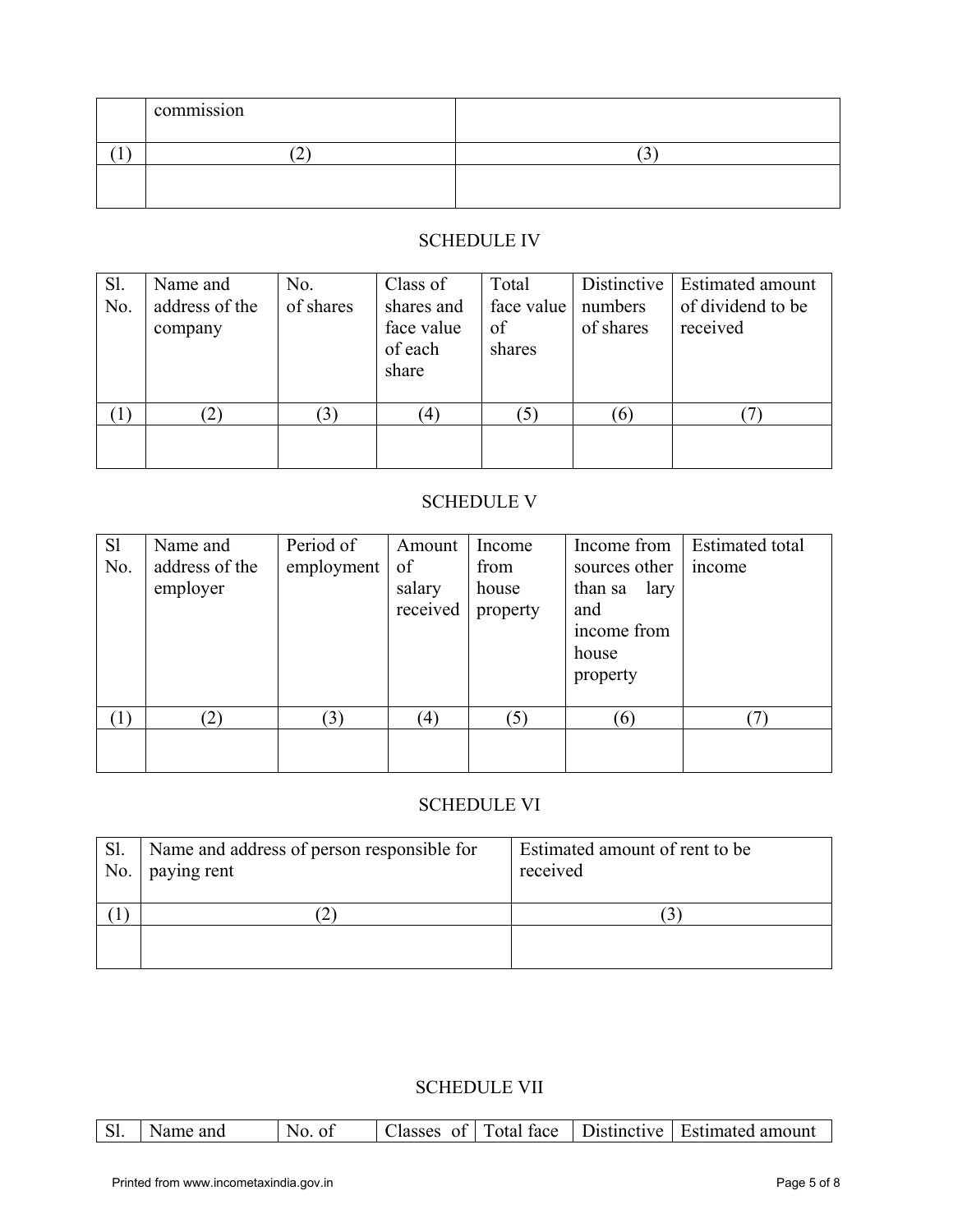| No. | address of the<br>mutual fund | units | units<br>and face<br>value of<br>each unit | value of<br>units | numbers<br>of units | of income to be<br>received |
|-----|-------------------------------|-------|--------------------------------------------|-------------------|---------------------|-----------------------------|
|     |                               |       |                                            |                   |                     |                             |
|     |                               |       |                                            |                   |                     |                             |

# SCHEDULE VIII

| Sl.<br>No. | Name and address of person responsible for<br>paying commission (not being insurance<br>commission referred to in section 194D) or<br>brokerage. | Estimated amount of comm ission (not<br>being insurance comm ission referred to<br>in section 194D) or brokerage to be<br>received |
|------------|--------------------------------------------------------------------------------------------------------------------------------------------------|------------------------------------------------------------------------------------------------------------------------------------|
|            |                                                                                                                                                  |                                                                                                                                    |
|            |                                                                                                                                                  |                                                                                                                                    |

# SCHEDULE IX

| Sl.<br>No. | Full nam e and<br>address of the<br>authority/person<br>with whom the<br>contract<br>was made | Date of<br>the<br>contract | Nature of | Date by which<br>the contract work on the<br>contract would<br>be completed | Sums expected to be<br>credited / paid in<br>pursuance of the contract<br>during the current<br>previous year and each of<br>the three immediately<br>succeeding years |
|------------|-----------------------------------------------------------------------------------------------|----------------------------|-----------|-----------------------------------------------------------------------------|------------------------------------------------------------------------------------------------------------------------------------------------------------------------|
| (1)        | (2)                                                                                           | $\mathfrak{B}$             | (4)       | (5)                                                                         | (6)                                                                                                                                                                    |
|            |                                                                                               |                            |           |                                                                             |                                                                                                                                                                        |

# SCHEDULE X

| Sl.<br>No. | Name and address of person(s) responsible<br>for paying comm ission, rem uneration or<br>prize (by whatever name called) on the sale<br>of lottery tickets | Estimated amount<br>of commission/remuneration/prize to be<br>received(strike out whichever is not<br>applicable) |
|------------|------------------------------------------------------------------------------------------------------------------------------------------------------------|-------------------------------------------------------------------------------------------------------------------|
|            |                                                                                                                                                            | $\overline{5}$                                                                                                    |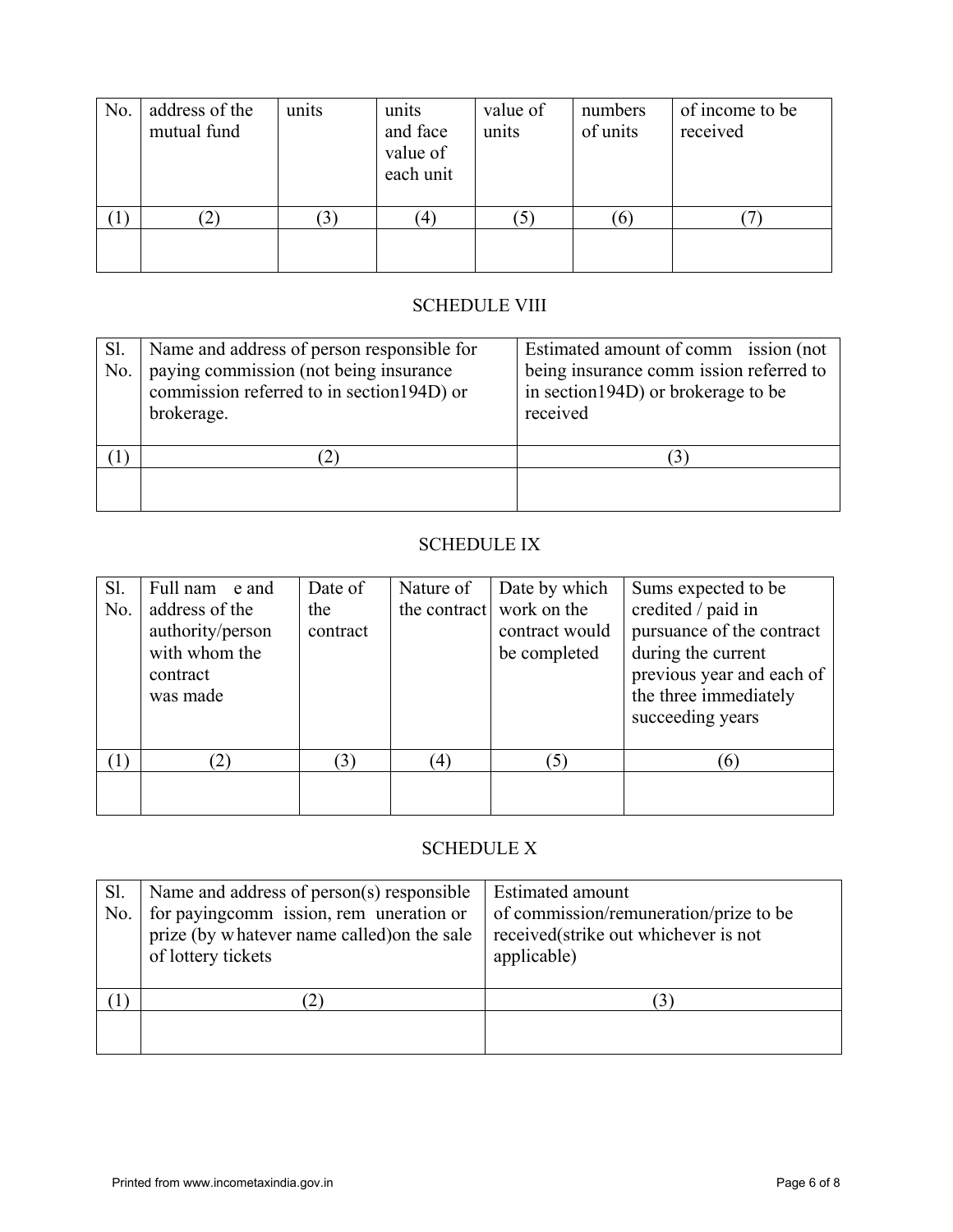### SCHEDULE XI

| Sl.<br>No. | Name and address of person(s)<br>responsible forpaying fees for<br>professional/technical services | Estimated amount of fees for<br>professional/technicalservices to be received<br>(strike out whichever is notapplicable) |
|------------|----------------------------------------------------------------------------------------------------|--------------------------------------------------------------------------------------------------------------------------|
|            |                                                                                                    |                                                                                                                          |
|            |                                                                                                    |                                                                                                                          |

### SCHEDULE XII

| Sl.<br>No. | Name and address of person responsible for<br>paying compensation or enhanced compensation<br>or the consideration or enhanced consideration | Estimated amount of compensation<br>or the enhanced compensation<br>or consideration or the enhanced |
|------------|----------------------------------------------------------------------------------------------------------------------------------------------|------------------------------------------------------------------------------------------------------|
|            | on account of compulsory acquisition of<br>immovable property                                                                                | consideration                                                                                        |
|            |                                                                                                                                              |                                                                                                      |
|            |                                                                                                                                              |                                                                                                      |

………………………..

Date……………

(Signature)

……………………….. Place ………………. ……………………….. ……………………….. (Address)

### ANNEXURE I-A

### **[For the purpose of tax deduction at source]**

Please furnish the particulars in the Schedule below in respect of the paymetric for which the e certificate is sought, —

### **SCHEDULE**

| No. | Nature of payment | Estimated amount of incomes/sum to be received |
|-----|-------------------|------------------------------------------------|
|     |                   |                                                |
|     |                   |                                                |
|     |                   |                                                |

| Date | (Signature) |
|------|-------------|
|      |             |
|      |             |
|      | (Address)   |